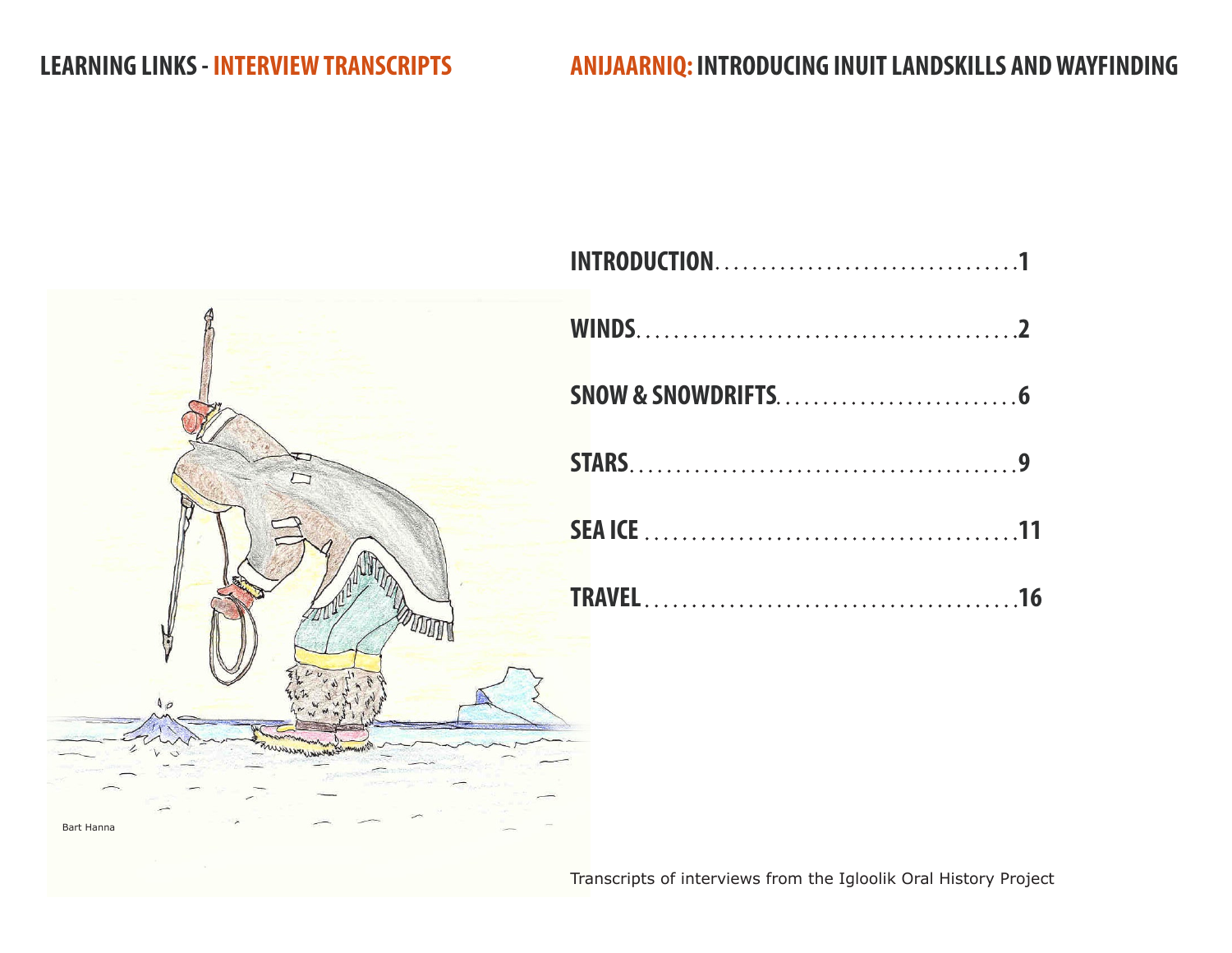# **INTRODUCTION**

### **Screen:** *Anijaarniq*

#### **Hubert Amarualik**

Q. In your early life, you had to observe the weather every day, but for us we just go out in the morning and see what kind of weather it is, and nothing more than today's weather is observed. You did more than just observing the day's weather, didn't you?

A. Yes, we had to *anijaaq*… go out immediately after dressing in the morning. We would observe the conditions of the sky, the kinds of clouds, and the position of the stars. Today, I don't even do that anymore. I listen to the radio to hear the weather forecasts. It was different before; we had to observe the weather, watching the clouds, and wind directions all the time (Hubert Amarualik IE-314, 1994).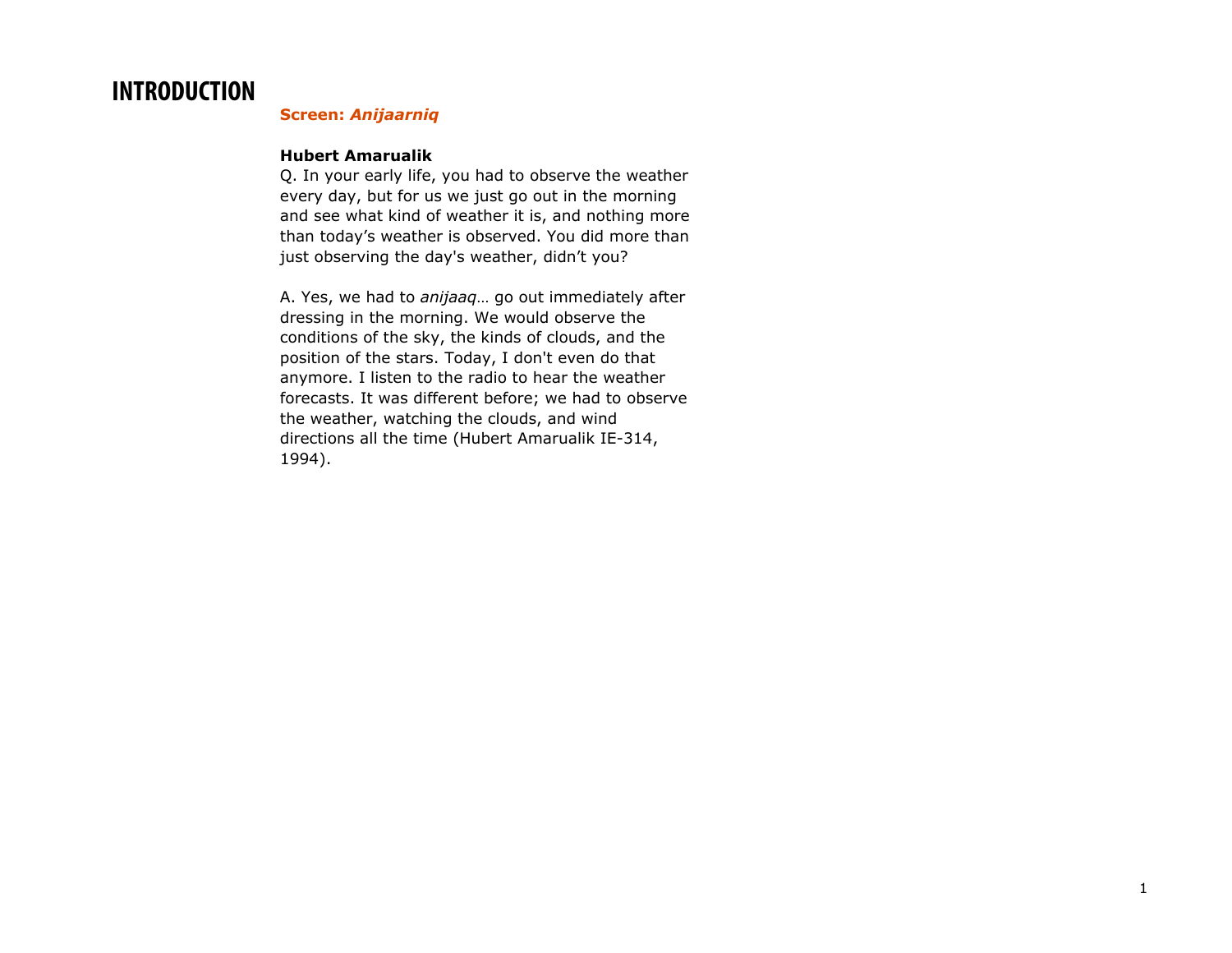### **WINDS Screen:** *Wind compass*

#### **Noah Piugaattuk**

The four main winds have names. The wind going towards Ungalujat and Igloolik Point is called *Uangnaq* (the NW wind). The wind coming from the right is called *Kanangnaq* (the NE wind). The opposite wind from *Uangnaq* (NW) is called the *Nigiq* (the SE wind). In the days when people survived on what they caught, the cry of *Nigiqparmaat!!!!* - "The wind is coming from Southeast" - would cause a sudden rush of activity as people prepared to go out hunting in the morning. To the left of *Nigiq* and the opposite of *Kanangnaq* (NE), the wind is called *Akinnaq* or *Pinnangnaq* (the SW wind). The SW wind, which does not occur very often, causes the ice near the flow-edge to drift away. People were wary of this wind. However, it does not make the ice drift far to the South, but instead it creates openings in the ice. *Kanangnaq* (NE) causes no problems for hunters at the flow-edge or on moving ice. It creates openings in the ice, but because the ice tends to drift back to solid ice, hunters were less afraid of that wind. As for the *Akinnaq* (SW), hunters are cautious about it, but it does not make the ice drift to the South.

They call the moving ice *aulajuq*. When the wind is coming from the direction of the *aulajuq* people say *nigiqpaqpuq*, meaning "the wind is coming from the Southeast". Further to the South the ice is more unstable and more frightening. Near the flow-edge, the current is not as strong, but to the South it is very strong and the ice moves faster. The stretch of the fast moving current is far to the South. You should make every effort to stay away from that area when the wind is coming from the *Uangnaq* (NW) or you could be marooned on the ice. That area is extremely dangerous.

Q. Which direction do we get the most common wind or prevailing wind?

A. Of the four wind directions, the *Uangnaq* (NW) and *Kanangnaq* (NE) are most common. Sometimes after a good number of clear calm days you see long thin black clouds forming towards the northwest over the land just above the horizon. When this happened they used to say that the "*ugjunnguaq* (bearded seal) has appeared". That is the name they gave these clouds, *"ugjunnguaq"*. When you see such clouds you shouldn't make plans to hunt on the moving ice. The wind does not come up right away, sometimes after a day or two, but when it does come there is a continuous blow for a few days; that is what happens. In the direction of *Kanangnaq* when the black clouds that I mentioned appear, you know that it is going to be bad weather for some time. If you are out in the canoe you should make every effort to get to your destination while the weather is good. Sometimes people get stranded. The signs are there in the form of black, thin, clearly lined clouds. They indicate bad weather, which will last for some time. The hunters of the past knew these signs and the kind of weather they predicted. (Noah Piugaattuk IE-040, 1988).

#### **Screen:** *The in-between winds*

#### **Noah Piugaattuk**

Q. If the wind is coming from a direction between the four main winds, for instance neither from *Kanangnaq* or from *Uangnaq* then it is called *akurruttijuq*. Does *akurruttijuq* refer to the winds coming between any of the four main wind directions?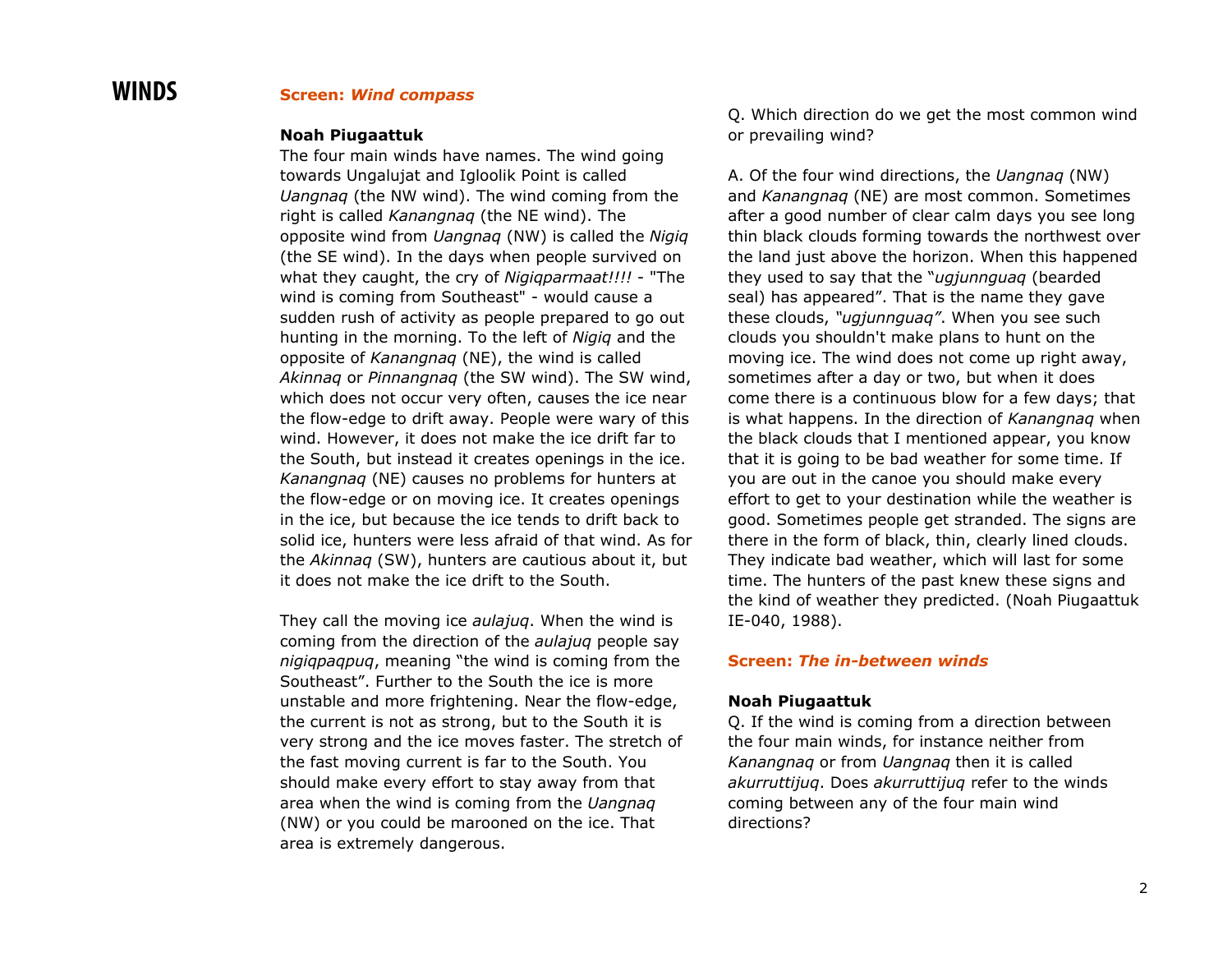A. Yes. Winds can come from any direction other than the four mentioned (*Uangnaq, Kanangnaq, Nigiq, Akinnaq*) and the word for this (those winds

coming from a direction half way between any two main winds) is *akurruttijuq*.

Q. We talked about the names of the winds, but if I were to walk, say towards *Uangnaq*, in what direction would I say I was going?

A. You would be walking in the direction of *Uangnaq*. If you were to walk in the direction of *Akinnaq*, then *Akinnaq* would be your reference point and you would be walking in the direction of *Akinnaq*. The same applies with *Kanangnaq*. (The four main wind directions are used as reference points).

Q. If I were to go in this direction (pointing towards the Southeast)) then it would be *Nigiq*?

A. Yes, it would be the same, *Nigiq*.

Q. Are these the names used when you were a child or are they recently invented?

A. These are traditional names. When Inuit didn't have weather instruments and they were totally dependant on the weather, it was in their interest to pay close attention to these things (Noah Piugaattuk IE-040, 1988).

#### **George Agiaq Kappianaq**

Q. What is the name given to a wind blowing between *Akinnaq* and *Uangnaq*?

A. I have only heard of winds from that direction being referred to as *Akurrutingajuq* (in-between). This was used to refer to a wind coming from between *Uangnaq* and *Akinnaq*. Wind from this direction was known to blow the moving ice, *aulajuq,* onto the landfast ice, *tuvaq*. It blows the deeper moving ice towards the *tuvaq* so that the *aulajuq* eventually makes contact with the *tuvaq*. The *Akinnaq* wind, on the other hand, was said to keep the floe-edge free of moving ice and to pose a threat to those hunting on the *tuvaq,* at least around Akunniq and down towards Uqquat. This is because along that coastline it would be blowing from the land.

At Pingiqqalik, whenever conditions were favorable, they would hunt walrus on the moving ice. This would happen when the winds had been blowing from *Uangnaq* and there was a shift towards *Kanangnaq*, not directly, but tending towards *Uangnaq*. At Pingiqqalik this wind was termed as *qukturaaq* (meaning "the thigh has been broken"). The name *qukturaaq* was given to this wind because it was in line with a small lake shaped like a thigh, just to the northwest of Pingiqqalik. As soon as this wind was observed in the morning the men would immediately get ready to go out on to the moving ice. A wind from this direction meant that the moving ice (*aulajuq*) on the coast to the left of Pingiqqalik would come in contact with the landfast ice (*tuvaq*), while the bay to this side may be ice free. Akinnaq, on the other hand, allowed the moving ice to come in contact with the *tuvaq* on the other side of Ikiq towards Qaisut and right across to Nuvuk&it (George Agiaq Kappianaq IE-273, 1993).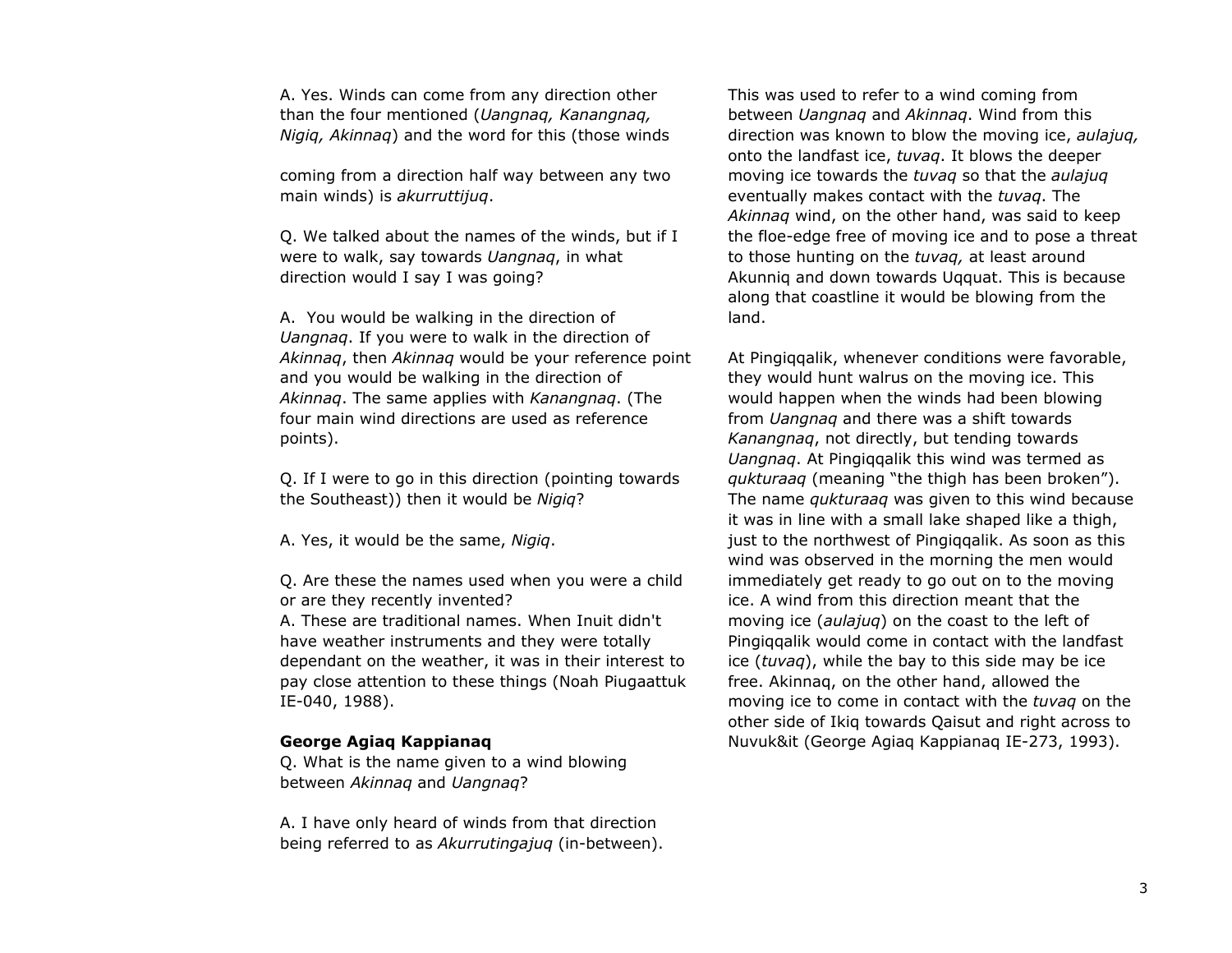#### **Screen:** *Explaining direction with wind*

#### **George Kappianaq**

So, I finally reached the top of the rise that I was heading for. I took out my binoculars and spent the day scanning the surrounding area. Finally, caribou came into view. I spotted two of them. I kept my focus on them right through to the late afternoon when they moved off towards *Uangnaq*, more towards *Kanangnaq*. The caribou climbed to the top of a rise and finally disappeared over the other side of it. During the day, they had settled down, then got up to feed. Finally they started to walk in the direction of prevailing wind, towards *Uangnaq*, but more to *Kanangnaq*. As it turned out, they were heading for a lake where there was a trail that caribou had used from time immemorial. The caribou had spent the day around the shore, and were then returning to their roaming area (George Kappianaq IE-439, 2000).

#### **Screen:** *Winds are not always reliable*

#### **Hubert Amarualik**

Q. After getting directions from a knowledgeable person, was it difficult to travel to a place where you had never been before?

A. It depended on the weather conditions at the time we were travelling. In good weather it was not hard. It would seem as if you knew the route because we were given instructions where to go. We could recognize places along the route. We still could practice this skill, but with fast machines nowadays it always seems as if we are travelling against the wind even if we are not --- so that makes things confusing very quickly. The slow speed of dog team travel made it clear as to where the wind was coming from

and we did not get lost in distant places. It is the same way when you were walking in a fog when you were caribou hunting (Hubert Amarualik IE-314, 1994).

#### **Screen:** *Observing changing winds*

#### **Noah Piugaattuk**

There are two opposing winds namely *Uangnaq* and *Nigiq*. If the wind from either direction has blown for a prolonged period, then this will be followed by a shift of wind from the opposite direction, and it will blow with force. Therefore, after the wind has blown from the direction of the *aulajuq* for a period of time, it is with certainty that it will shift to *Uangnaq*. When this happened, hunters were warned of the dire consequences if they lingered on the *aulajuq*.

Younger people were always taught about the sea ice. (Noah Piugaattuk IE-054, no date).

#### **George Agiaq Kappianaq**

When the wind has been blowing from *Nigiq* and is about to change to the opposite direction, it is said that walrus move closer to the *aulajuq*. This meant that *Nigiq* would not be blowing for prolong periods. If you are out on the moving ice and it starts to snow, this is also a sign that the wind will soon shift to the opposite direction. Hunters were alert to this. When it started to snow while they were on the *aulajuq* they were told to get back to the *tuvaq,* immediately. So, when it started to snow on the *aulajuq* hunters were advised to be aware of the danger they might be in.

In those days our elders knew a great deal about weather prediction in comparison to what we know today. They were able to determine if the wind would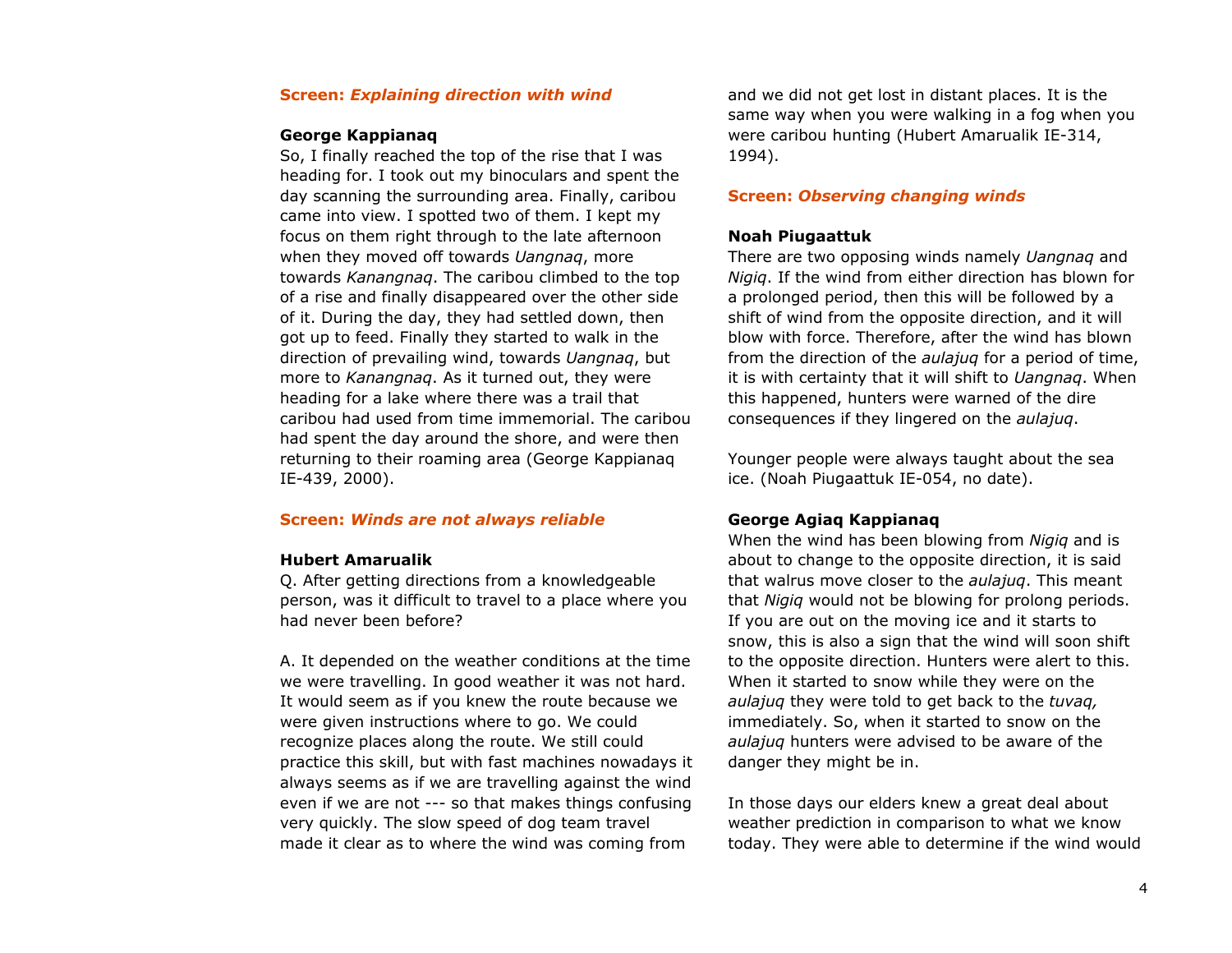be prevailing for a prolonged period of time. Sometimes, even shortly after the wind shifted to *Nigiq* and you find that the walruses are deep in the moving ice, that means that *Nigiq* would be blowing for a prolong period of time. It was said that when this happens, the walruses would go farther into the moving ice where it is broken up, or at least where there is more open water. This is because the moving ice is pushed up against the landfast ice leaving hardly any open spaces to be seen. That is what I have heard anyway. When the wind is expected to shift then the walruses will remain closer to the *tuvaq*. (George Agiaq Kappianaq IE-273, 1993).

#### **Screen:** *Puikkatuq*

#### **Hubert Amarualik**

In the springtime there are great mirages showing over short distances. Sometimes, even when the skies are clear it gets hazy and sometimes the land seems to appear farther or closer. Mirages seem to move the land. Sometimes, they say it is the winds that make the land seem close or far. Even from here, the land across the strait sometimes seems far and sometimes very close. It is the wind that is making it look that way. When there is going to be wind, the land appears to be far away and when the wind is going to calm down the land appears to be nearer. Also, when there are great mirages it means there are winds ahead of us. Sometimes, these forecasts are true and sometimes they are not. When you live outside the community you still have to observe the weather. If you don't observe the land and weather it is very hard to know what kind of conditions to expect (Hubert Amarualik IE-314, 1994).

#### **Screen:** *Winds and their stories*

#### **George Kappianaq**

Q. What is the *Uangnaq* wind direction referred to as? Is it male or female?

A. From what I have heard, around here *Uangnaq* is female, but once in a while I hear that, in some places, it is referred to as a male. It is said that when the holes between the snow blocks of wind's igloo starts to melt, she [*Uangnaq*] will stay outdoors and the wind will just keep blowing.

Q. And what are the characteristics of the *Nigiq* wind?

A. Since it is said to a male, it will be steady in blowing with no sudden gusts. That is all I have heard from people of this area.

Q. There won't be any sudden gusts of wind?

A. No, the wind just steadily blows from one direction. Although it will blow harder at times, it will not come suddenly.

Q. Is *Uangnaq* referred to as female because it will suddenly blow and blow hard?

A. Yes, it will gust suddenly and then suddenly die down. That is why the people from this area call it female, so I've heard. In the winter when *Uangnaq* is blowing without any sign of easing off, a shaman would have to go and find the cause. He would discover the woman outdoors because she found it too miserable to stay inside the igloo with all its holes. Once the shaman has properly plugged the holes, then the woman would return indoors and the wind would die down.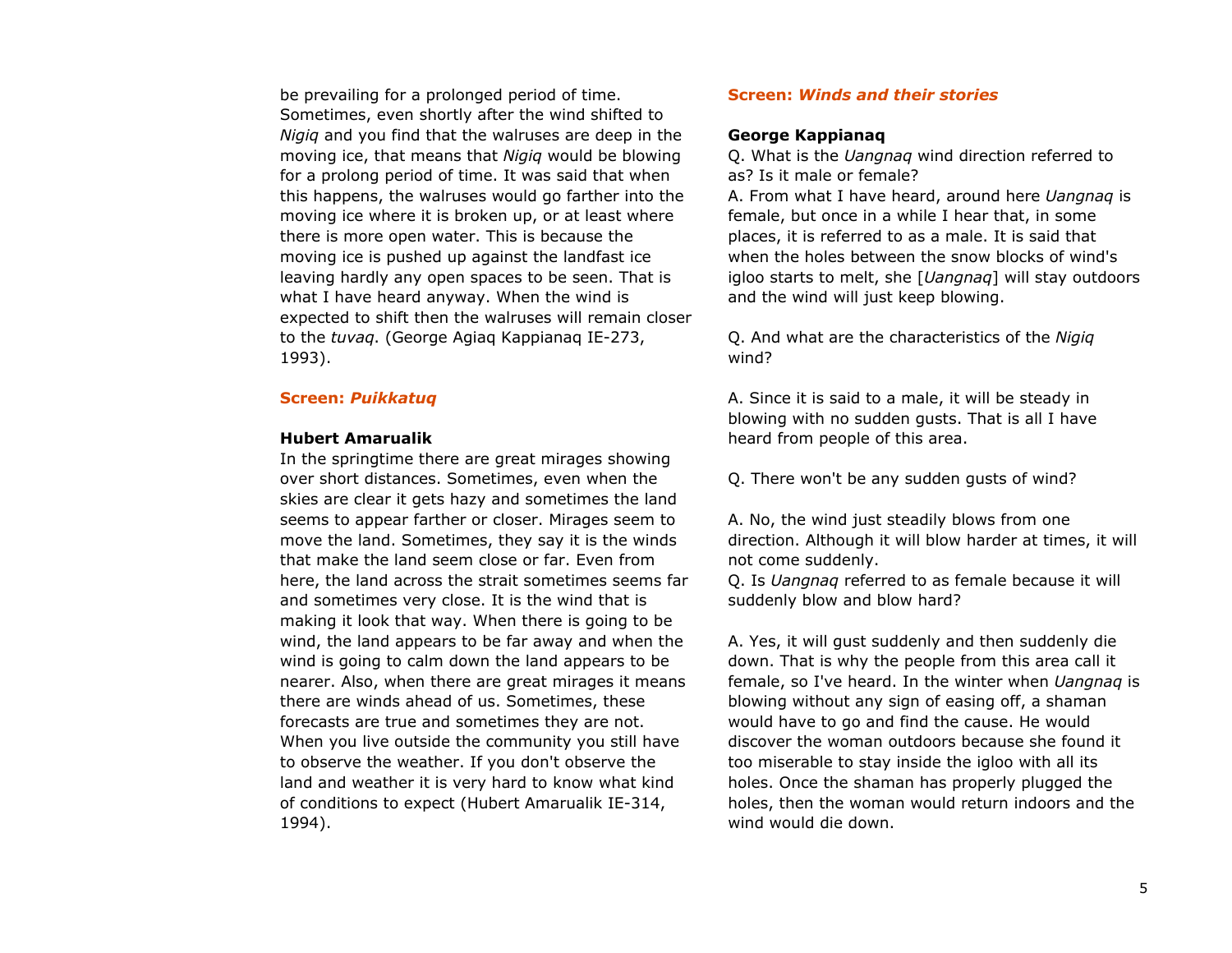#### Q. And what about the *Nigiq*?

A. There are no sudden gusts coming from this direction because they say it is male. It will also smooth out the ground because it blows steadily with no sudden gusts of wind. It blows at an even pace without it ever suddenly becoming windy; that it what I have heard.

Q. Are *Uangnaq* and *Nigiq* referred to as female and male because of their special characteristics?

A. Yes. It is said that after the wind blows hard from *Uangnaq*, the wind direction will always shift to *Nigiq*. It is said that since *Nigiq* is male, he will always want to retaliate by blowing after *Uangnaq* has stopped. And when the *Uangnaq* starts to calm down, *Nigiq* will be making preparations to start blowing again (George Kappianaq IE-273, 1993).

## **SNOW & SNOWDRIFTS**

#### **Screen:** *Talking about snow & snowdrifts*

#### **Emile Imaruittuq**

There are different names for the *aputit*. As the snow starts to fall it will *qannippuq*. The snow that has just fallen is called *qaniun,* which is the soft fresh snow. The snow that is formed on account of the cold is called *patuun*, or the hoarfrost. Once the snow has fallen, it will cover the ground so it is *apivuq*. Once the snow starts to shift on account of the winds, drifts such as *qimugjuit, uluangnait* and *uqalurait* will form. So, with the formation of these, drifts are identified accordingly. The first snow that has fallen and is later covered with the newer snow becomes *pukajaak*. This snow takes a shape that is similar in form to sugar. It is very crisp and will not hold

together. New snow that has just been formed in a storm is called *aqilluqqaaq*. Once it has hardened it is called *aqilluqqaaviniq*.

Snow that has formed in blizzard conditions will harden immediately. It is called *tisijualuk*. This is because in some areas this snow is so hard that it cannot be cut into blocks. When planning to build an Igloo you must first find the right texture of snow. Snow may be hard, but that does not mean that all types of snow are suitable for building igloos (Emile Imaruittuq IE-201, 1990).

#### **Michel Kupaaq**

Concerning *aput*, there is *pukajaak,* which is the real soft snow that can be kicked around as if it were powder. *Qaniut* is fresh-fallen snow that also can be kicked around. *Patuun* is the frost snow that usually forms small packs if it were kicked. *Tisilluqqaaq* is the hard snow sometimes used for igloo building, and is usually harder than the rest. When the *tisilluqqaaq* becomes softer or is in the process of getting softer it is then called *pukakjiujaq*. This is the preferred material for making an Igloo: the texture is not as hard and the flexibility is such that it breaks easily off. This is the best material for igloo building. In addition, when the temperatures are extreme this material will heat up the Igloo faster then any other kind of snow, and it will not starve for oxygen as easily (*ijjaggugani*). This is on account of the fact that this snow is not as airtight as others would be. In addition, it will heat up faster than *tisilluqqaaq*. In the past, they used to remove the top layer of snow in order to get that material for their igloos. They would take the top layer off in order to get to the older, softer snow. For us today, however, we have a tendency of using any material to build an Igloo even the snow that does not insulate easily or that is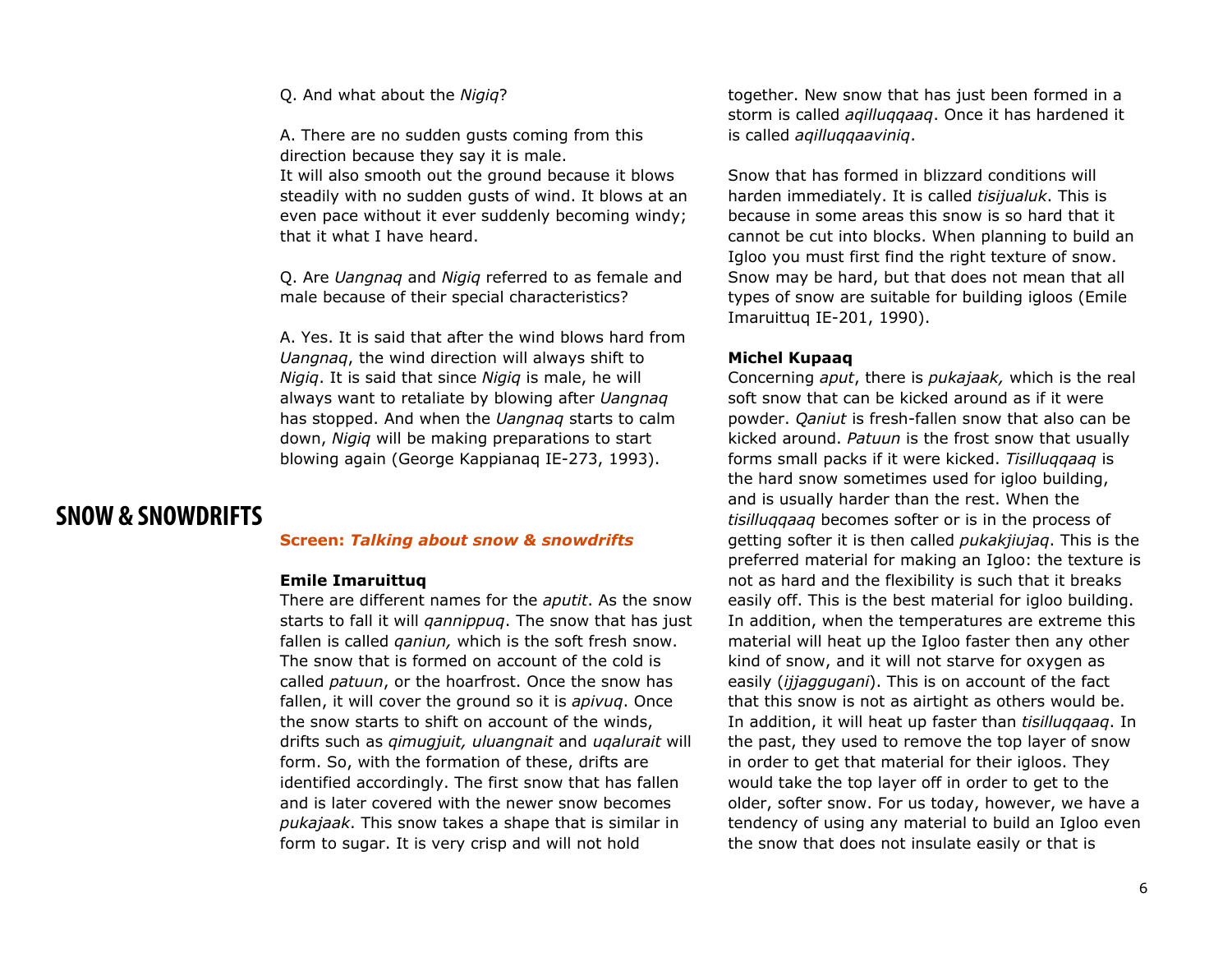airtight. In the days when we used nothing else but camp stoves we would experience times when the stove would not stay lit and one would feel drowsy. This happened when the snow used for the igloo was too dense [to let sufficient air in]. This could also happen in the times time when *qulliit* were used (Michel Kupaaq IE-098, 1990).

#### **Screen:** *How snowdrifts are formed*

#### **Abraham Ulaajuruluk**

Q. There are usually a build up of snow drifts called *uqalurait* that result from a blizzard. How do these snowdrifts form?

A. During blizzards the snowfall is usually soft and forms into a mound called *uluangnaq* [because it is cheek shaped]. When this mound starts to harden some of it will worn off by the [*Uangnaq*] wind and the snow begins to take the form of drifts called *uqalurait* and *qimugjuit*. During a blizzard there would be some hardened snow mounds with tips that are pointed and elevated and resemble a tongue – *uqaq* [giving them the name *uqalurait*] From this formation, a snowdrift called *qimugjuk* ["ridged"] is going to built up.

Q. So *uqaluraq* is not the first part of the formation? A. That is right. During a blizzard there is a build up of soft snow that later becomes an *uqaluraq* after it has been eroded. The wind erodes this mound thereby forming an *uqaluraq*. *Uangnaq* is the wind that forms these *uqalurait*. There is a very minimal build up of *uqalurait* formed by the *Nigiq* wind and these are usually very small. I believe *Uangnaq* is the strongest of all the winds, at least in our homeland. There are hardly any other winds that cause *uqalurait* except for *Nigiq*, which also causes

*qimugjuit* on the lee side of rocks. A smooth surface without rocks or pressure ridges can form *qimugjuk* only by the *Uangnaq* wind direction. Some of these drifts will form into *uqalurait* while some remain *qimugjuit* (which sometimes form without the *uqalurait*). Should you come across an *uqaluraq* with a *qimugjuk* it will always face towards *Uangnaq* (Abraham Ulaajuruluk IE-256, 1993).

#### **Screen:** *Using uqalurait for wayfinding*

#### **Aipilik Innuksuk**

When one is on the land or on the landfast ice, the best indicators are the snowdrifts called *uqalurait*. These are caused by the wind and are the best to determine in which direction one is travelling. One has to keep observing these snow forms. After a strong snowstorm there are going to be drift formations on the ground caused by the storm so it is good to keep in mind the direction the wind was blowing from during the storm. There are times when one loses his bearing on land or on the ice, so it is best to position yourself on these snow forms. For instance, if you have a destination you should watch how you are cutting across the *uqalurait* drifts. There are times when the *uqalurait* drifts may be buried with fresh snow. In this case all you have to do is kick around the fresh snow to get at the *uqaluraq* form below. Those are the things that one should keep in mind. We just had a strong storm so all the drifts it created will now be stable for the rest of the winter even if they get covered with new snow. When a wind blows hard from any direction it will create a distinguished snow form that cannot be removed by any other snow or wind. So, it is important to keep these snowdrift forms in mind (Aipililik Inuksuk IE-165, 1990)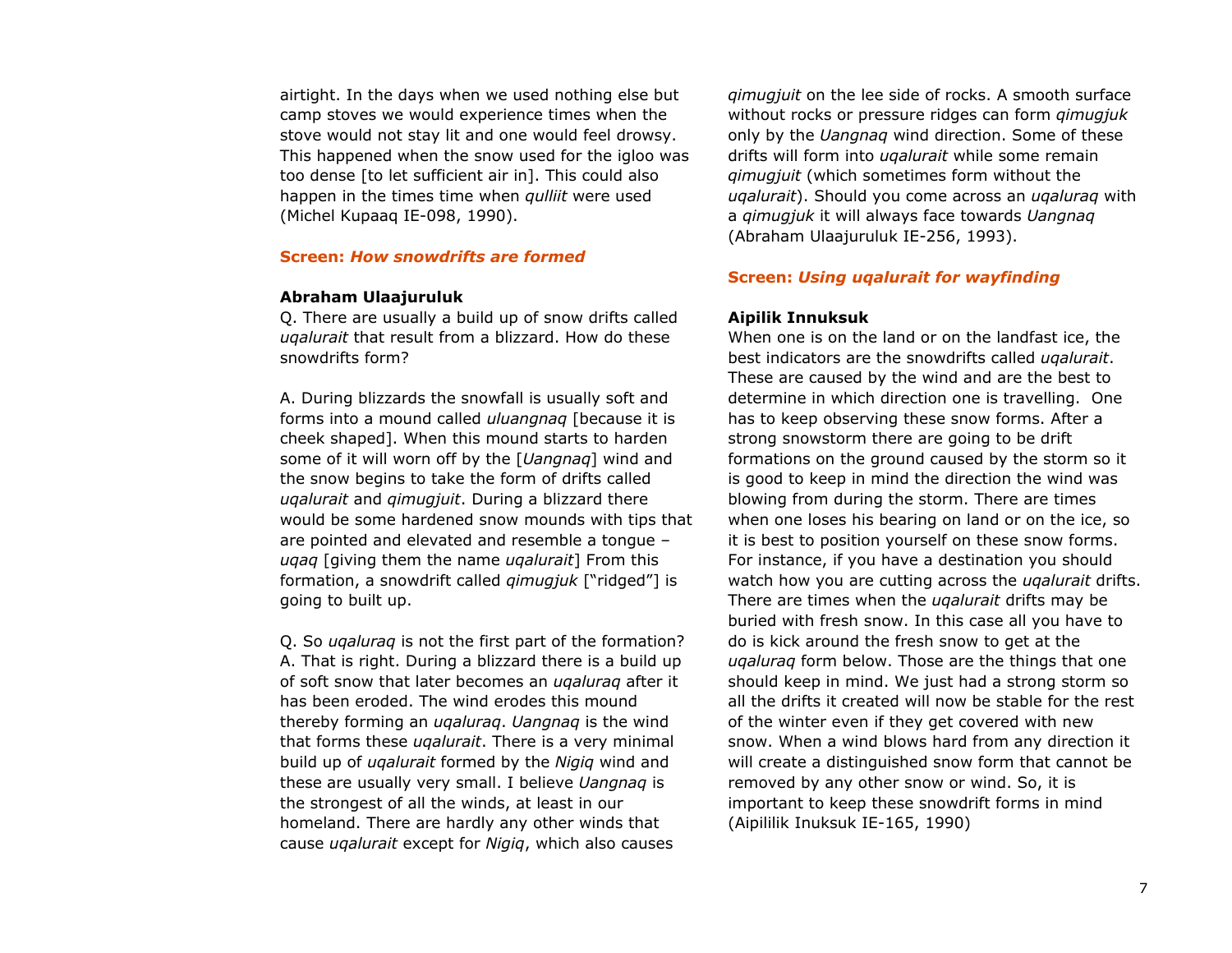#### **Abraham Ulaajuruluk**

Q. Do these *uqalurait* have any use?

A. Definitely. Now you have started to drink tea and coffee, all you would have to do is cut off the *uqaluraq* and melt it to make tea. If you were traveling while it was dark or in a white-out with a specific destination in mind, or even in a blizzard or in fog, one thing to keep in mind is that the *qimugjuit* always face *Uangnaq*. So, with these as a navigational aid you can get to your destination. This is the only use these formations have, they have no other use. These snow formations are not what we want because they are nothing but hindrance in our journey. Nonetheless, they have a use that you really cannot do without in obscure conditions. Q*imugjuit* all face *Uangnaq,* therefore, *uqalurait* also face *Uangnaq*. When you are caught in the dark, or in a blizzard, and the visibility is low you will need the only aid that is available - and these are the snowdrifts. They have no other use. (Abraham Ulaajuruluk IE-256, 1993).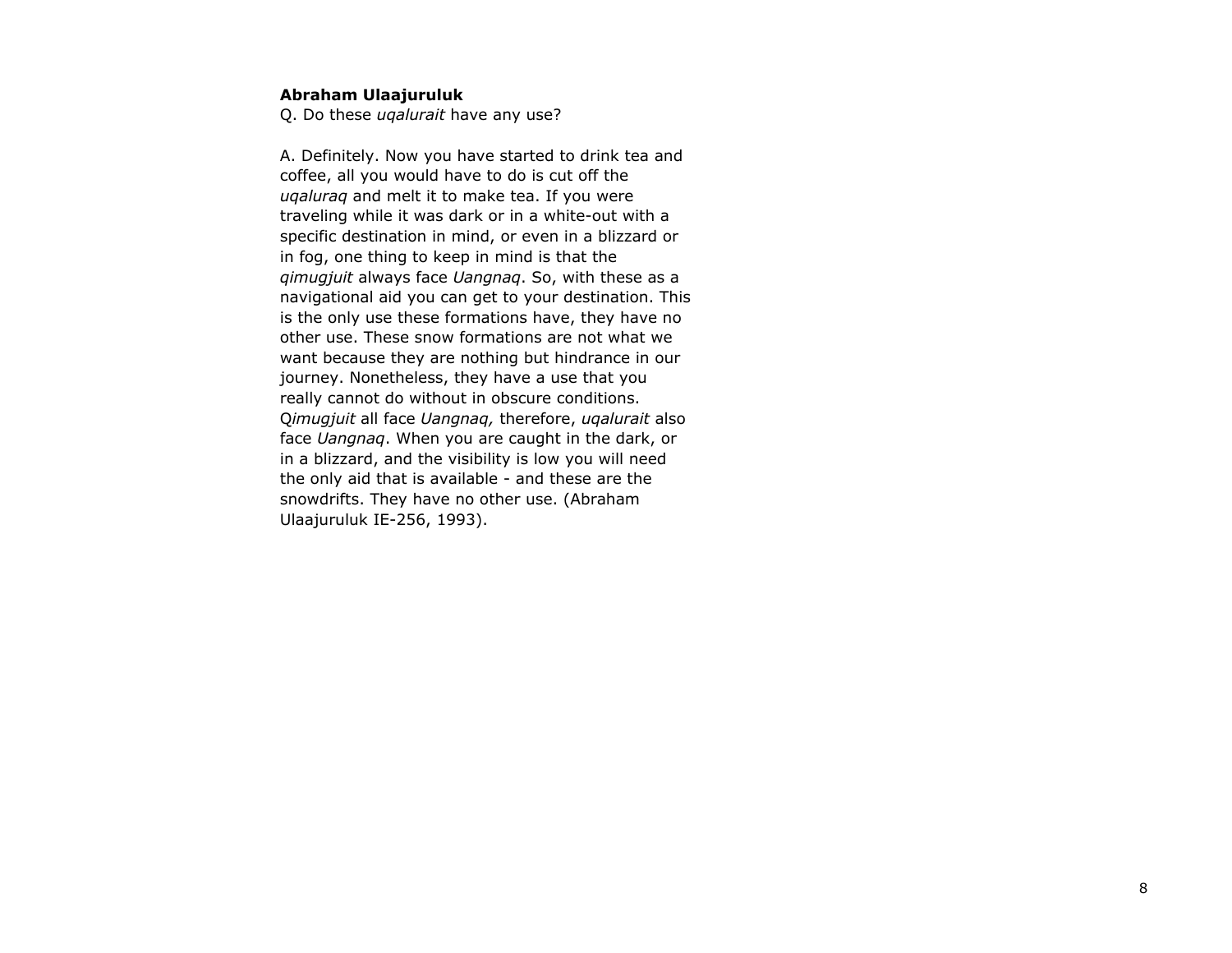#### **Screen:** *Introducing stars*

#### **Cain Iqaqsaq**

When I am depending on a star to take me home I do not actually follow that star. I must follow behind the star, to the left. This is more so when you are walking. When walking you are slow and you have to stop to rest so the stars will appear to move faster. You would then have to change your course to the left in order to head away from that particular star. When you do that you can get close to your destination (Cain Iqaqsaq IE-257, 1993).

#### **Screen:** *The winter sky*

#### **Hervé Paniaq**

The stars *Ullaktut* usually appear towards the East when the days are short and as the days get longer they start to appear further to the South. Above the *Ullaktut* there are two stars set apart from each other. When the days are shorter they will appear to be climbing and with the start of longer days they seem to descend. These two stars are known as *Akuttujuuk*. Further to the right there is the big star we call *Nanurjuk*, which is not shining like the others but looks reddish in colour. It is situated between the group of stars called *Sakiattiak* and the *Ullaktut*. To the left of *Nanurjuk* there are two stars, placed vertically, and another two not far away and almost identical, but lower. This group is called *Quturjuuk*. As we move towards the left, there are a number of stars of about equal size, with some of them pointing in another direction, these are known as *Tukturjuit*. Well below *Tukturjuit* there are two stars that are late in appearing when the daylight is short: the one on the right is smaller than the one on the left, these two stars are known as *Sivulliik*. If we go to the stars which I referred to as *Tukturjuit*, and take a line from that section which points away, and follow it into that area where there appears to be a lesser concentration of stars, we come to one that stands out from the rest., This star is called *Nuuttuittuq*. In the winter, during the dark period, there is always a big star towards the north wind, this one we call *Kingullialuk* (Hervé Paniaq IE-126,1990).

#### **Screen:** *Nuuttuittuq*

#### **Hubert Amarualik**

Another important star is *Nuuttuittuq* because it is stationary while the rest of the stars move. This star was also called *Ulluriarjuaq*. It was important to determine the direction of the *Uangnaq* wind. If you were lost, this star can tell you which direction to go because it is never moves and can lead you in the right direction. The star is also useful when there is no wind to guide you. I have used this star for navigating. You can find *Nuuttuittuq* easily because it is the largest star in the location where it is situated. You can also locate this star even when there is a slight overcast (Hubert Amarualik IE-212, 1993).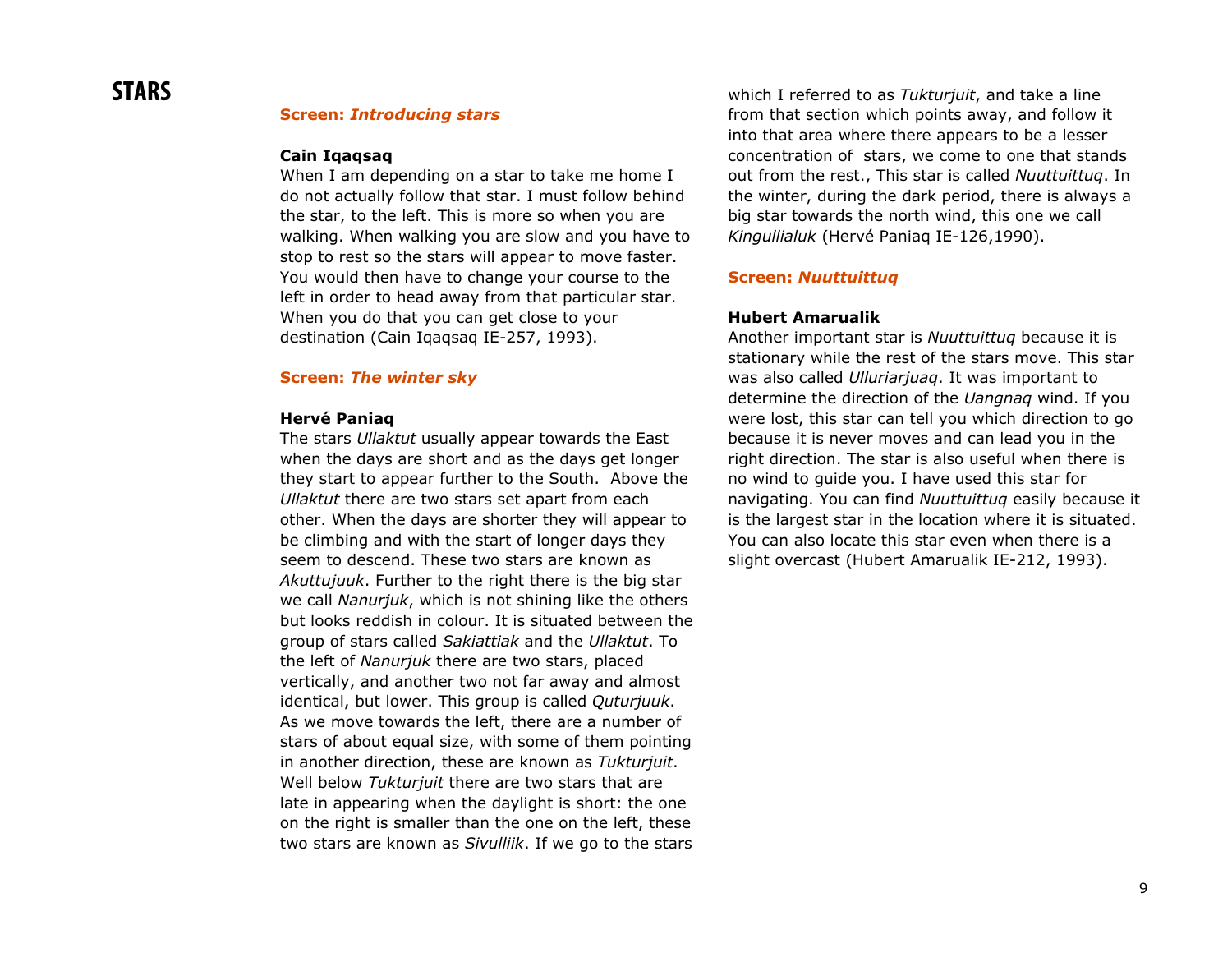#### **Screen:** *Using stars*

#### **Pauli Kunnuk**

I believe it is a legend, but there might be some truth to it as well. There were two hunters mentioned, but it is also that possibility that there might have been more involved. One of the hunters went off in the direction of *Singuuriq*. He never returned. The other hunter walked in the direction of *Kingullialuuk* (I might add that I do not know the star *Kingullilaluuk*), where he was able to get safely to the landfast ice, the *tuvaq* (Pauli Kunnuk IE-171, 1991).

#### **Screen:** *Remembering constellations*

#### **Hubert Amarualik**

Stars were well known and they were named so they could be easily identified whenever the sky was clear. They were used for directional purposes as well as to tell the time. Stars could be remembered by the legends associated with them. The people before us had no writing system so they had legends in order to remember (Hubert Amarualik IE-252, 1993).

#### **Screen:** *Ullaktut*

#### **Suzanne Niviattian 1990, IE-079**

The stars I am familiar with are the *Ullaktut*. I know a few names of the stars. [The story of *Ullaktut* goes like this] Some men were playing football when they came upon a polar bear. There were four men. They started to feel that they were leaving the ground. One of them dropped his mitt so he started to go back for it and the rest left him trailing behind. At that moment, they started to rise higher into the sky, but the bear was still ahead of them. While they

ran, they started to turn into stars and so did the bear ahead of them. So, now we see *Nanurjuk* ahead of the *Ullaktut*. The fourth went back for his mitt so you will see it last and lower than the rest as he had fallen well behind the others (Suzanne Niviattian Aqatsiaq IE-079, 1990).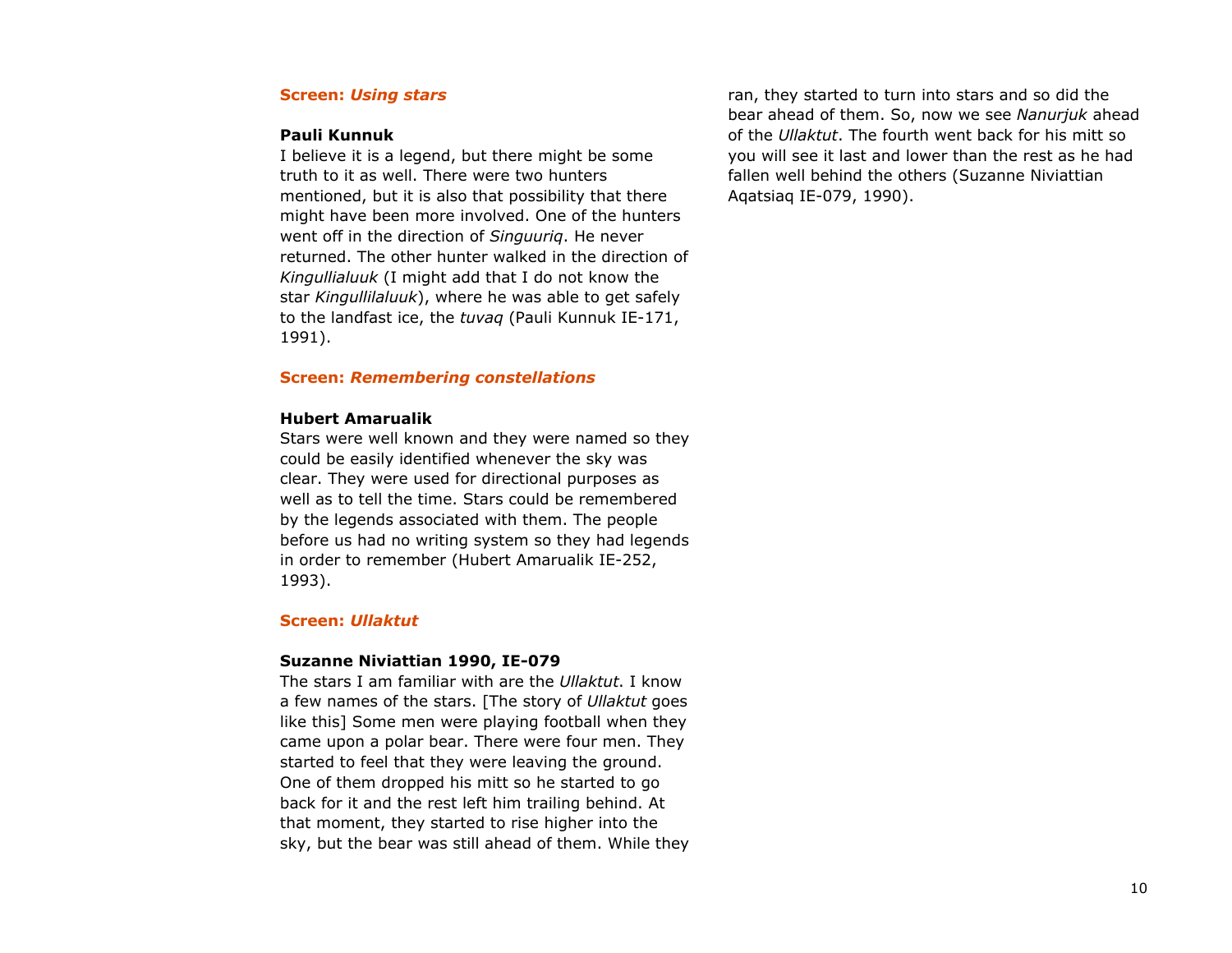#### **Scene:** *Agiuppiniit*

#### **Louis Alianakuluk**

Q. Do you know in the past if the families used to move their camp down there to get closer to the floe-edge?

A. Yes. In my childhood, we used to go to that place, Agiuppiniit. From Avvajja we would go to Agiuppiniit to get closer to the floe-edge, the entire family would move to that area. Agiuppiniit is close to the floeedge.

Q. Would you then make a place to live there?

A. Yes, that would become our home for a while. This happened when the sun was getting higher. The main reason [for living here] was to vary our diet, which otherwise would have consisted mainly of *igunaq* [fermented walrus meat]. There would be marine animals such as seals and walruses, which were mainly the animals that were hunted during that time. So we used to get closer to the floe-edge by establishing ourselves at Agiuppiniit. This was usually the case when we did not move to Iglulik. It was only recently that someone started to live at Qikiqtaarjuk. The reason why no one lived there before was that it was too far from the ice hunting ground at the time when we depended solely on dog teams for our travel. As this was deemed to be too far, they would establish themselves at Agiuppiniit to get closer to the floe-edge.

Q. In comparison to the land, how different is it to have a dwelling on the sea ice?

A. The only thing is that material for bed platform that would cover the bed platform is not available on the sea ice. So they used to go and get gravel for this purpose from Nirlirnaqtuuq. I believe that was the only thing. It is much warmer than the land when you make your igloos on the ice. This is in the winter. This is something that I have heard, and I know that it keeps the igloo much warmer than the land. The sound you make when walking is also different between the land and the sea.

Q. As a child would you have things that would have kept you entertained?

A. Very much so, that was the only thing. There would be games such as: *Amaruujaq*, *Aammakasauti* (tag), *Uqsuutaaq*, and other games like *Taqqiujaq*. Then there are *Ajagaq* (cup-and-ball) and *Ajaraaq* (cats cradle), these were the games that we use to play. *Inugaq* and things like that.

Q. Would there be quite a few people in the ice camp?

A. No, there would be only a few of us [at first]. Then people would slowly move to our camp. That was the way it was; people would come to join us in our home, then there would be others that would move out to other locations. At first, there would be only a few, but the numbers would grow as families moved in, so that [eventually] there would be quite a few people. They would move here to get easier access to the floe-edge and to game animals. (Louis Alianakuluk IE-477, 2001).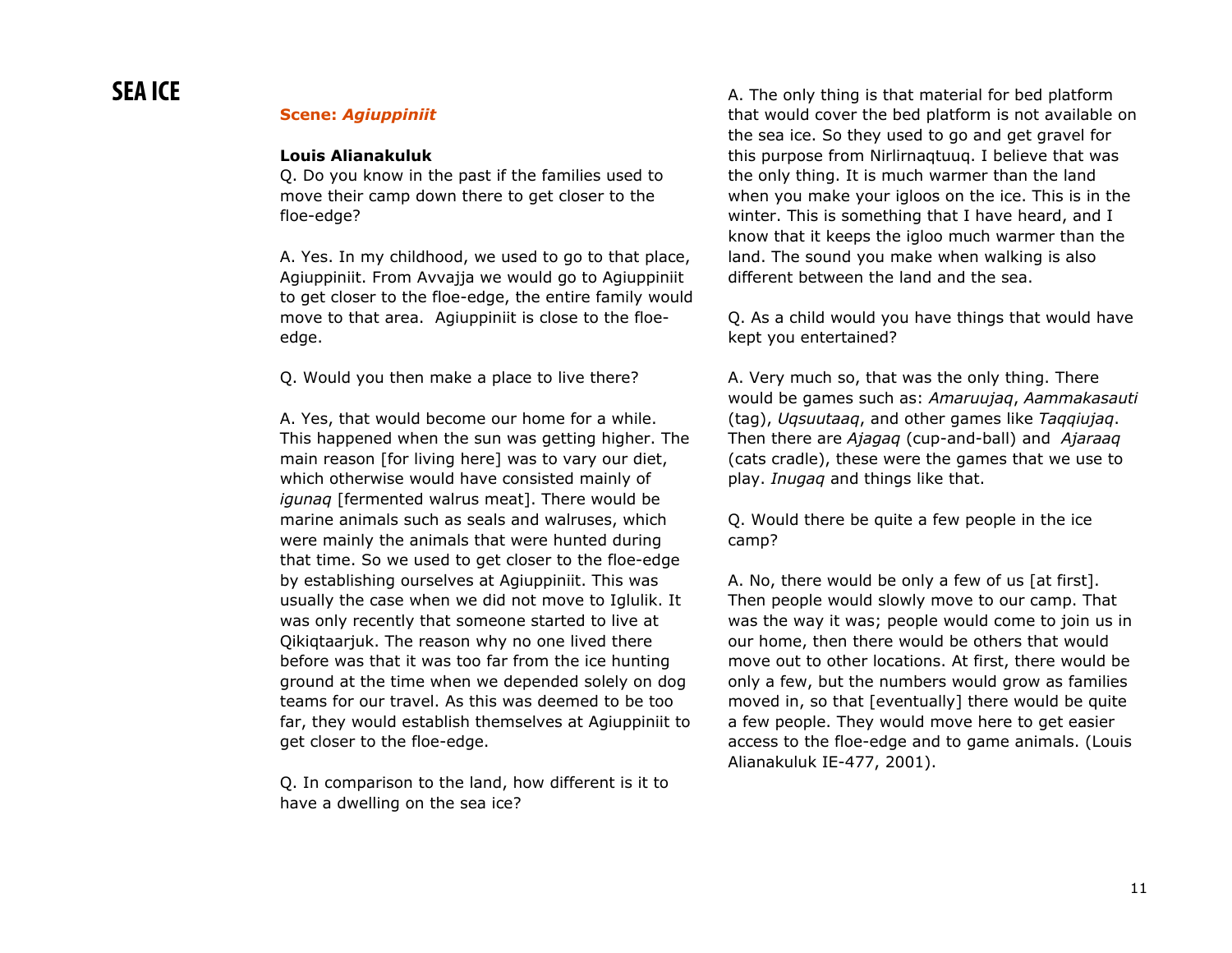#### **Aipilik Innuksuk**

We use to live in a *qarmaq* (a sod house), at least this is what we did  $-$  I and my adopted parents. I had not lived in an igloo while we were in this area. All we lived in was a *qarmaq*. Towards the spring when it was necessary to move close to the floe-edge they would make their dwelling in an igloo at Iglulik [Igloolik Point]. Sometimes, they would go elsewhere, in particular to the landfast ice at Agiuppiniq from Avvajja. This location was suitable for the hunters that would hunt on the ice through seal breathing holes on Ikiq. The place that I refer to as Agiuppiniq is located in this area. When the ice had started to freeze over the first freeze-up stage usually happens among the grounded ice floes where the first floe-edge would be located. We used to make our home just past the area where there is no danger of the ice breaking up and carrying us out to sea. The build-up of pressure ridges, caused by the moving ice before it freezes off Nirlirnaqtuuq, is called Agiuppiniq (Aipilik Innuksuk IE-004, 1986).

### **Screen:** *Tuvaq*

#### **Emile Imaruittuq**

In the fall when temperatures are getting colder the lakes are first to freeze over. When the sea starts to freeze the first ice formations on the shores are known as *qinuaq*. This is usually caused by a snowfall that no longer melts and forms into ice when the winds blow it to the shore. So therefore it is called *qinuaq*. Thus starts the process of ice formation when snowfall, blown by the wind, collects on the shore. When the temperatures are cold the ice will form uniformly, and can soon be travelled on. However, after this ice makes, the temperature could become mild so that this newly formed ice will likely get soft. At the same time, ice that had formed in

the areas where there are currents will gradually be thinned from below. When this happens, the ice is no longer safe to be travelled on in the fall. There is a constant battle between the warm and the cold especially as the ice starts to form. When the cold starts to loose out to the warm, ice that has formed earlier will start to decay, usually from below, in the areas where the currents are strongest. When the cold temperatures prevail the thickness of the ice will continue in the autumn. This also happens in the early spring when the temperatures are less severe and the formation of ice stops. After the freeze up, snowfalls that blanket the ice can prove to be dangerous. So close observation must be made of the surface conditions as some areas that may appear to be safe can in fact be very thin. So this is the reason why we always walk on the ice with a harpoon in our hand and poke the ice to test its thickness. Ice can be deceiving by the looks on the surface. The harpoon is the only tool that can be used to determine if the ice thickness is safe to walk on. We have all, at one time or another, fallen through the ice when we thought that the surface was the same as the one we had just been on. Sometimes, we would go to an area that is too thin to carry our weight, but the surface conditions will appear the same. So, for this reason one must always be alert when one is on the ice. This also applies to dog teams. Sometimes, the whole team and the sled can go through the ice when they get to an area that is too thin to carry their weight. This has happened on numerous occasions to practically by every hunter. *Sikuaq* is the thin ice that forms during the first stage of freeze-up; *sikuliaq* on the other hand is the ice formation that may still be thin, but it is able to carry weight; *tuvaq* is the [land-fast] ice that forms in the fall and remains throughout the winter months (Emile Imaruittuq IE-101, 1990).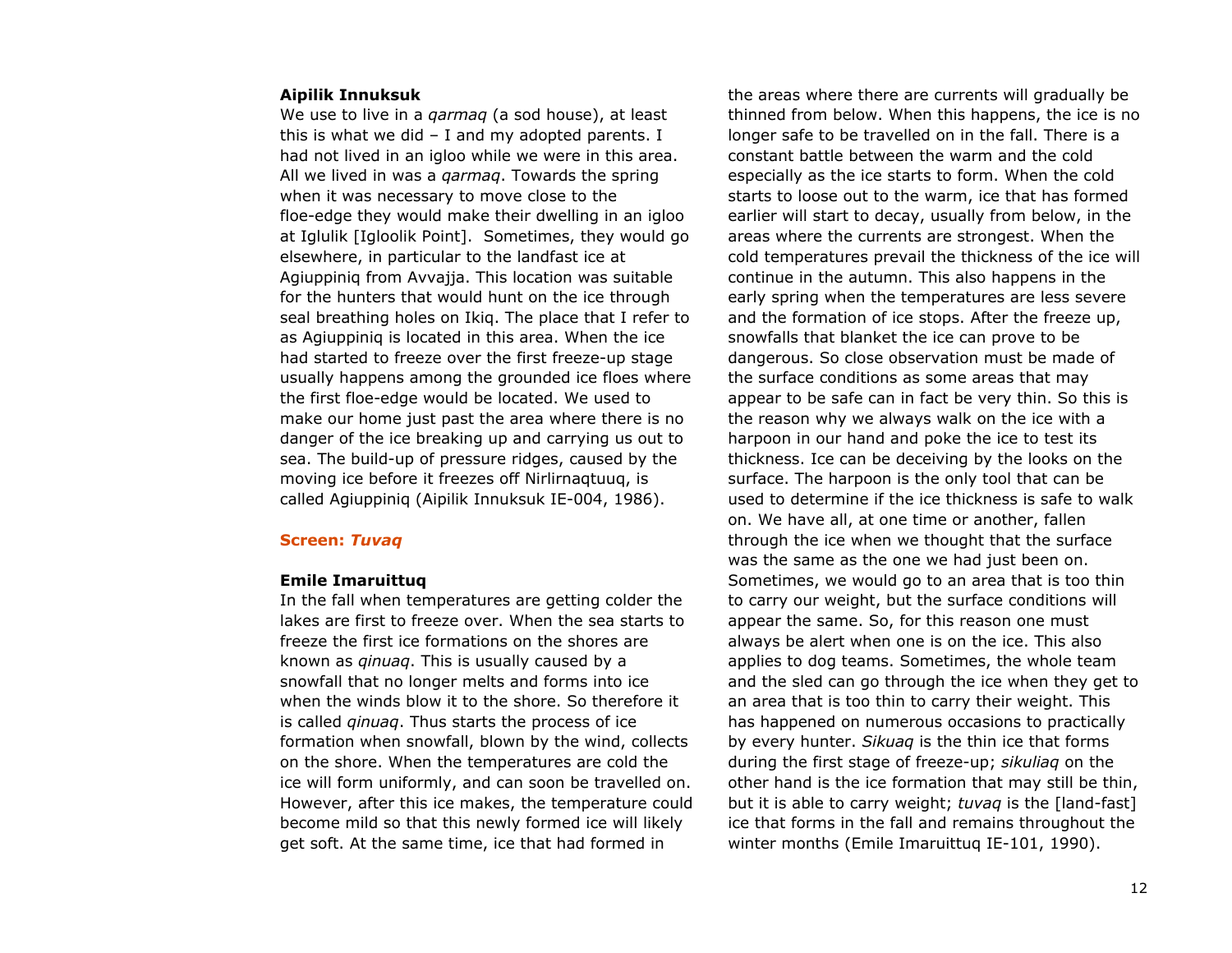#### **Screen:** *Aulajuq*

#### **Noah Piugaattuk**

The remains of the sod houses in Pingiqqalik show that this location used to have numerous inhabitants, as did Igloolik Point and the Ugliit Islands as well. These were the central locations of the *Iglulingmiut*. In the winder time our only hunting implement used to be the harpoon – our survival depended upon it. There were people who were responsible for caribou hunts in the summertime, but in Pingiqqalik that's the way it was. In Pingiqqalik, the people were much more aggressive in hunting walrus by comparison to those that lived in Iglulik [Igloolik Point]. People from Pingiqqalik were more walrus hunters. I knew it from personal experience. They did not hunt seals as much as those from Iglulik. Iglulik is a good location for seal hunting through ice; for this reason it was used as a central location where people gathered. In those days for those who stayed at Pingiqqalik, when the wind blew from the northwest it was the prime time to hunt walrus. When the winds shifted from the North towards the East, it was the time to hunt walrus as the newly formed ice makes contact with the land-fast ice. In addition, beyond Pingiqqalik the current is such that when there is a high tide the movement of the current usually runs towards the bay - there is a strong pull. With the currents pulling the moving ice it will inevitably make contact with the land-fast ice. Because of these conditions, the people from Pingiqqalik concentrated more on walrus hunting comparison to those from Iglulik (Noah Piugaattuk IE-054, no date).

#### **Screen:** *Aulajuq and winds*

#### **Noah Piugaattuk**

The Inuit who hunt marine animals still observe the conditions around the floe-edge. When the wind blows from the direction of the moving ice, it blows with moderate force and with increased velocity at times. If the wind continues to blow the hunters would be discouraged from staying in the area, particularly if the wind came from the direction of the moving ice. If the wind did not subside hunters were discouraged from future hunts. When the winds from this direction subsided (this was before we barometers), they would change and blow from the opposite direction. This would also be followed by winds of moderate velocity. There are two opposing winds namely *Uangnaq* and *Nigiq*. If the wind from either direction had blown for a prolonged period, then this will be followed by a shift of wind from the opposite direction, and it will blow with force. Therefore, after the wind has blown from the direction of the *aulajuq* for a period of time, it is with certainty that it will shift to *Uangnaq*. When this happened, hunters were warned of the dire consequences they would face should they linger on the *aulajuq*. Younger people were always taught about the sea ice. These things are still applicable as it is the way it has always been. The winds have a tendency of retaliating against each other from opposite directions. It is of utmost importance that the hunters are made aware of these facts (Noah Piugaattuk IE-054, no date).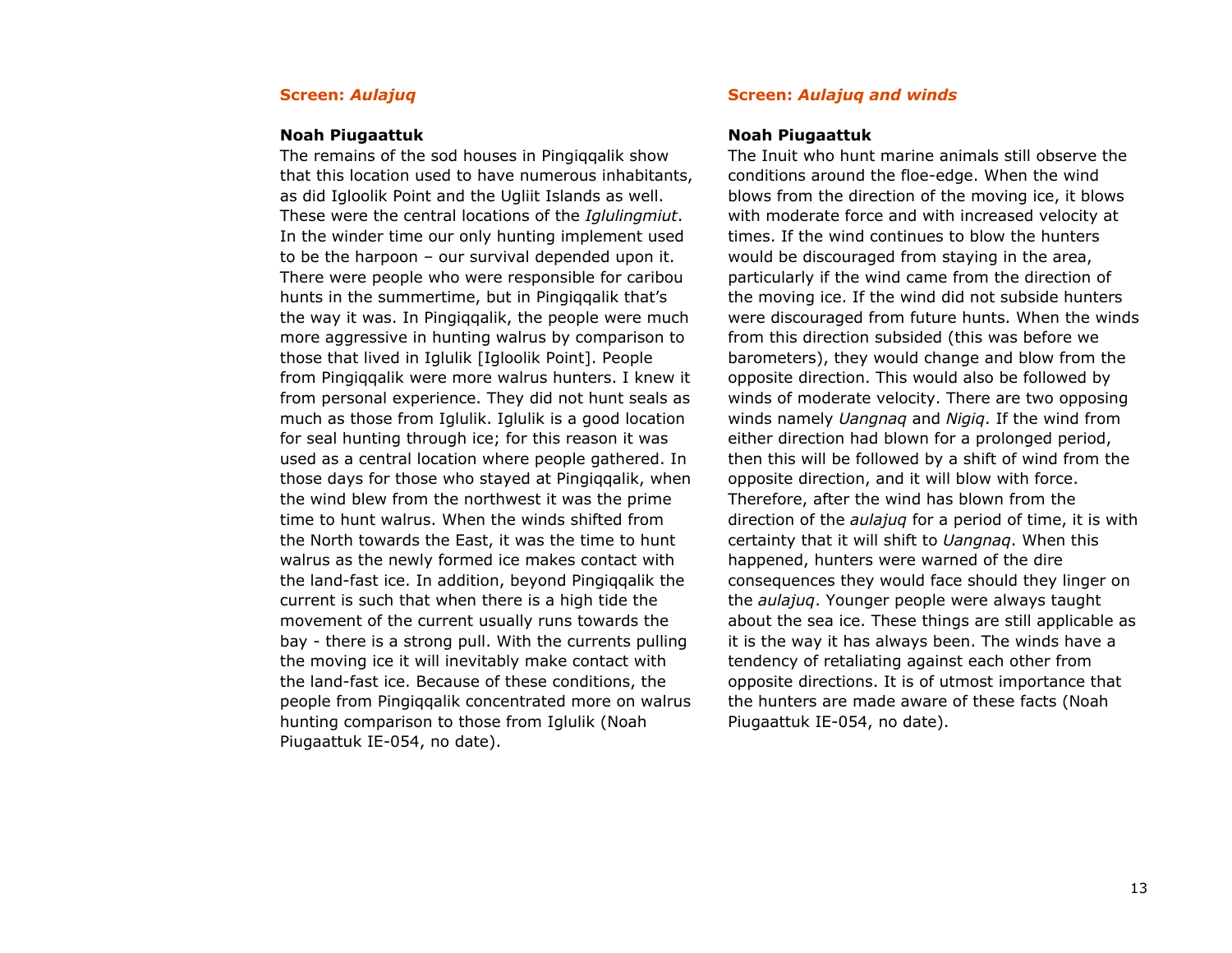#### **Screen:** *Aulajuq and the floe-edge*

#### **Aipilik Innuksuk**

The nature of moving ice is completely different from anything else. What I have mentioned are the places where you can go for safety in which their conditions are different. Sometimes, the ice had broken into pieces and frozen together. In cases like that you are to look for more stable ice, bigger pieces of ice that are solid. It is always like that because the older ice is usually further down. That is how the ice matures because they are behind the new ice that breaks up first. The ice that froze a few days ago drifts away. I heard not too long ago that the moving ice is quite flat because new ice had formed. There was a strong Northwest wind and part of the ice drifted away leaving the area for new ice to form. That is the nature of the ice. The ice conditions are never the same. Sometimes the ice clashes together more than once and breaks itself to pieces then it freezes together quite thick. When there is a South wind, that is the time when you can go on the ice to hunt. But when there is new snow on top of the ice we were warned not to hunt there. There will be times later on when you can go there to hunt. That is what we were told by the elders. Sometimes, when there are strong winds the ice cannot get together. The Northwest wind causes the ice to break up and drift away. After the wind, when the weather improves and the area that was cleared of ice freezes again, is the time when the current will move the ice back and forth, to and from e floe-edge. That is the time when it is the least dangerous to hunt. "*Agliurisimajuq*" (means that is even when there is a South wind -- the ice still moves back and forth to the main solid ice). That is the time when you can hunt without too much worry about drifting away. The wind will cause the ice to move together; then it will start to drift

apart, and that is said to be the best time to hunt. This is true, and that is the nature of the moving ice (Aipilik Innuksuk, date, IE-035).

#### **Screen:** *Aulajuq and the tides*

#### **Louis Alianakuluk**

If you plan on spending day after day on the ice hunting, you must always pay attention to the tidal currents, especially in the winter when the temperatures are extreme. The ice tends to break off and detach itself from the land fast ice. It is dangerous when you do not pay attention; it may even look as if it would not break off. For generations it has been like this: the floe-edge always wants to break off. This is especially the case after the ice has formed at the floe-edge for a prolonged period and there has been no open water. It is said that when it wants to break off, it will break off anywhere it desires, especially when the tidal currents are strong during spring tide, even when it appears to be stable. It has been said that when the floe-edge gets the urge to become open water the ice breaks off. (Louis Alianakuluk IE-477, 2001).

#### **Aipilik Inuksuk**

[In conditions] where the ice is permanently frozen and it is very cold, and the wind has been coming from the northwest, should the wind shift from the northwest to the southeast and the moving ice still has not been broken by the pressure and current, then there is no doubt that it is possible to reach the main ice without trouble. There is absolutely no concern about the dangers regarding the ice. When we lived by hunting alone we always paid attention to every detail and change of the ice conditions. Even today, when someone goes out to hunt near the moving ice they should still pay attention to the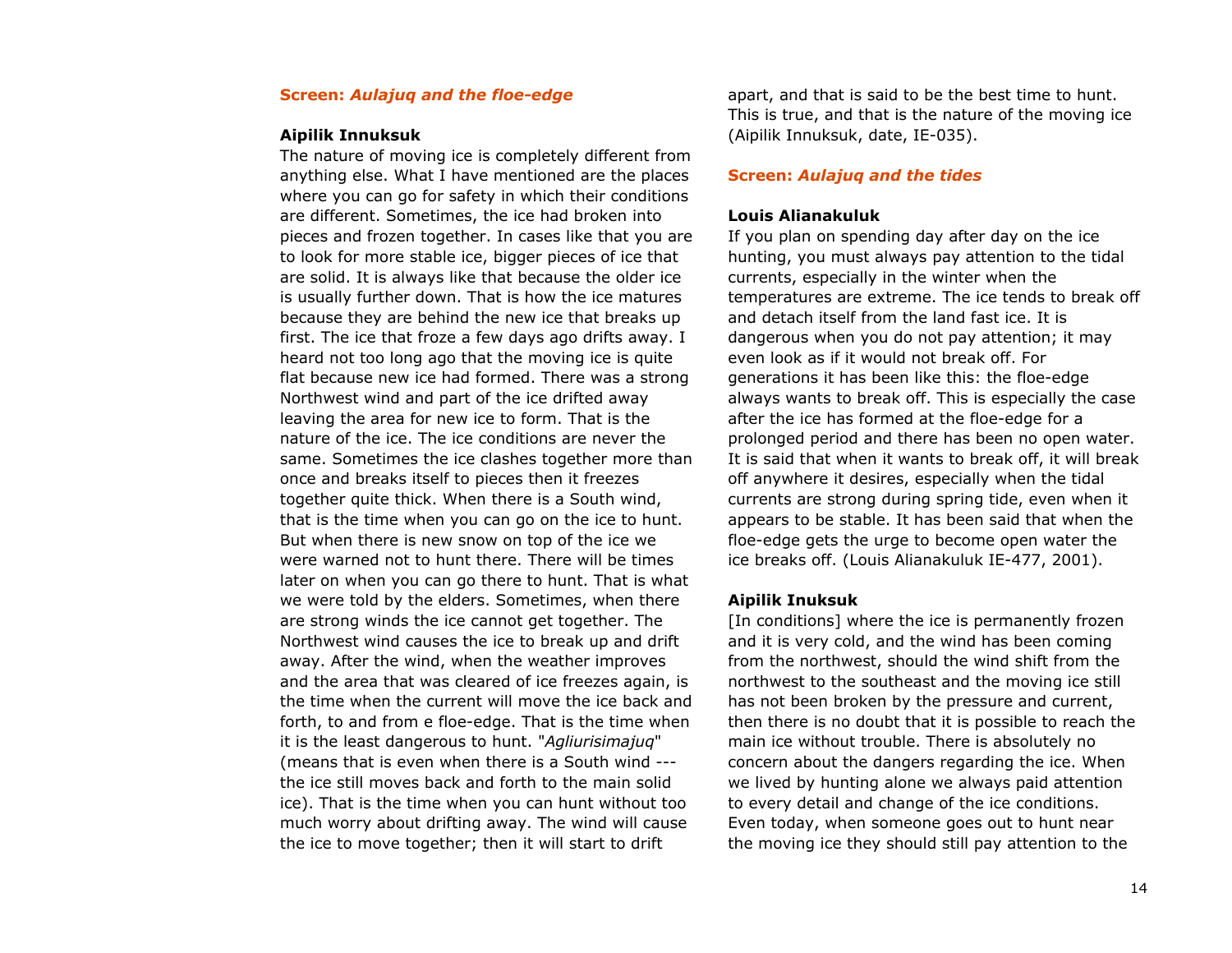ice. In the morning when it is low tide the movement of the current will be inwards towards the main ice for the rest of the day. That is what happens. Sometimes, before the movement of the current is inwards it stays still and there is absolutely no doubt that you can make it to the main ice after hunting on the new ice. There are times when the new ice remains touching the older ice for a long time, and then it starts to drift away. It becomes very hard to make it to the main ice and the wind does not always co-operate. We used to get stranded on ice because we would go on to the new ice knowing that the wind was coming from the southeast. While we were at the centre of the new ice, quite a distance away from the main ice, the wind would die down then shift from the southeast to the northwest, causing the ice to drift away. I have experienced this before even though we didn't get stranded on purpose. When you are going to hunt on the moving ice then you should be prepared for any danger and pay attention to the ice conditions. It happens every now and then and they don't do it on purpose; but people do get stranded on the ice. People may not be aware of the dangers of getting stranded, but it happens sometimes when they are hunting near the flow-edge. I have experienced this before; sometimes you find yourself stranded on the moving ice and this happens every now and then (Aipilik Innuksuk IE-035, 1988).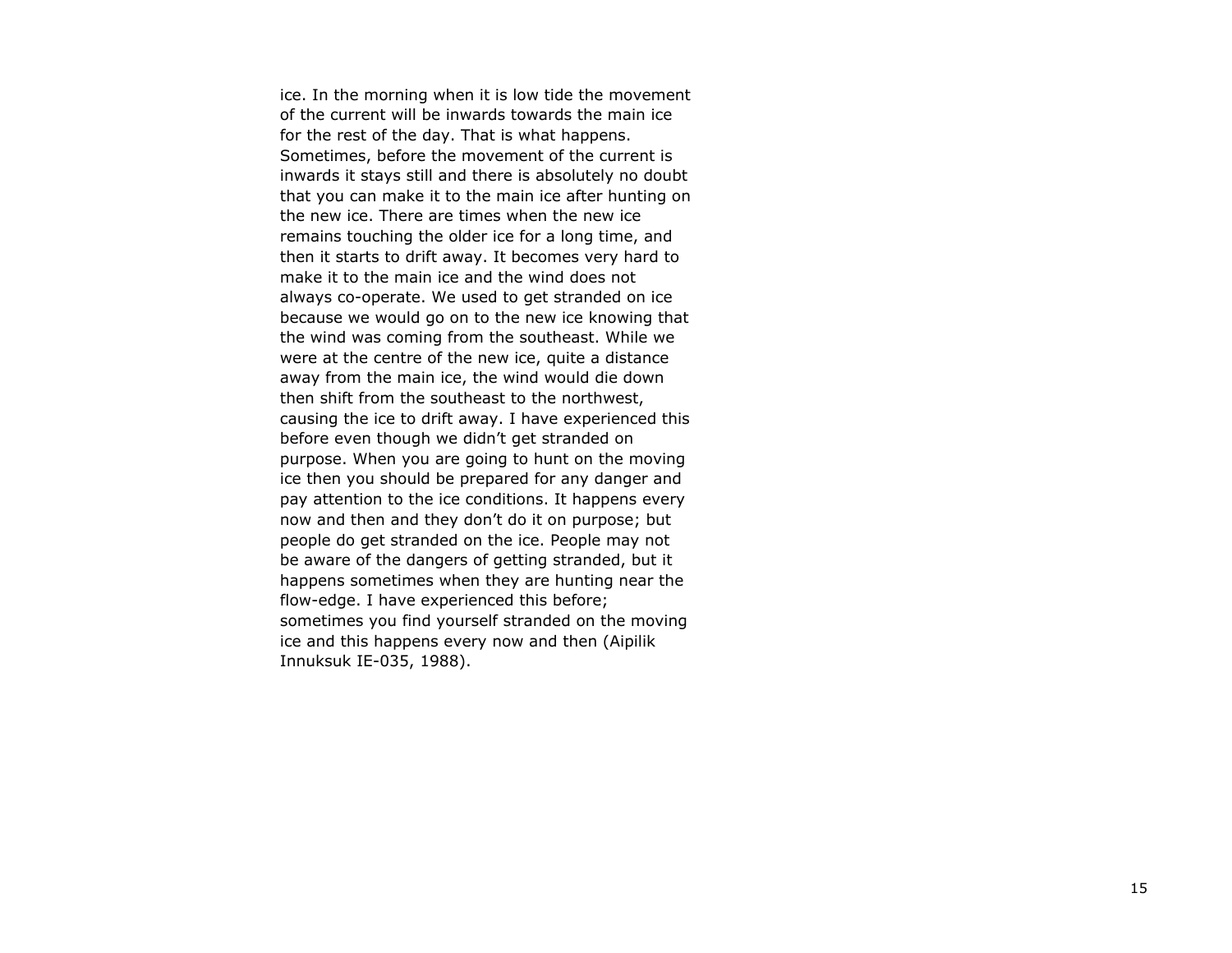# **TRAVEL**

#### **Screen:** *Preparing for going out*

#### **Maurice Arnatsiaq**

I am going to talk to young people and anyone who doesn't know navigation well. When we were growing up, we were growing up before the introduction of navigational instruments. We were taught by our fathers, grandfathers, uncles… and they taught us about the weather and snow forms. Going away from the community, the weather sometimes changes every day to different kinds of weather. Every day, when you are preparing to go on a hunting trip, prepare yourself by taking everything you will need, in case anything happens to you. Even if you were in a rush to get out there, make a list of the things you need. When you get stuck out there on the land, the things you left behind simply don't appear… they don't just walk to you! In that case, you need to know the snow forms, where you are going, and how far is it that you are going. As you are traveling towards your destination you always have to observe where you are traveling, what snow conditions there are, and the kinds of snowdrifts. These are formed by strong winds. These drifts always form in a certain way and this doesn't change.

#### **Screen:** *Place names*

#### **Antonen Qunnut**

Inuit always use the name of a location to determine where they are going. Most of the landmarks have their own names, so it is important that these place names are passed on. In our times, we knew the names of places… we knew place names from the time of our youth. Places should have names, these names should be well known. We knew the place

names; we learned these from our parents. For instance, if a hunter had left behind a catch or something worth returning for, and I was to be asked to go and get it, if I knew the location of the place name that he mentioned, then, using the direction of the wind, I would be able to retrieve the item. He would also mention how far the object is from that place name. With these instructions, I would be able to go and retrieve the object. That was the way we used to do it in our youth (Antonen Qunnut 2001, IE-505).

#### **Antonen Qunnut**

Q. If you were to mention a named place, like Uqquarmiut and so on, were you able to identify its occupants only by mentioning the place name?

A. Yes. If someone mentioned a place name, and the target location is close to that place. The wind direction was the most helpful in finding a location. A place name is called out and your target location is at its *Uangnaq* (NW), or it might be at its *Kanangnaq*, *Akinnangani*, or to the direction of *Nigiq*, then you can go and look for an object based on those directions. It is important that place names are visible, as this would help you to go and look for something. It is just like using map bearings with all the numbers. It is identical to that.

Q. Even if you have never been to a place and were told go there and retrieve something, could you do it?

A. Yes, you will be given description of the land formation near the place. If I have this information, and if I was told the whereabouts of the location in relation to a known spot and how the land formations look, then I can go and find for the object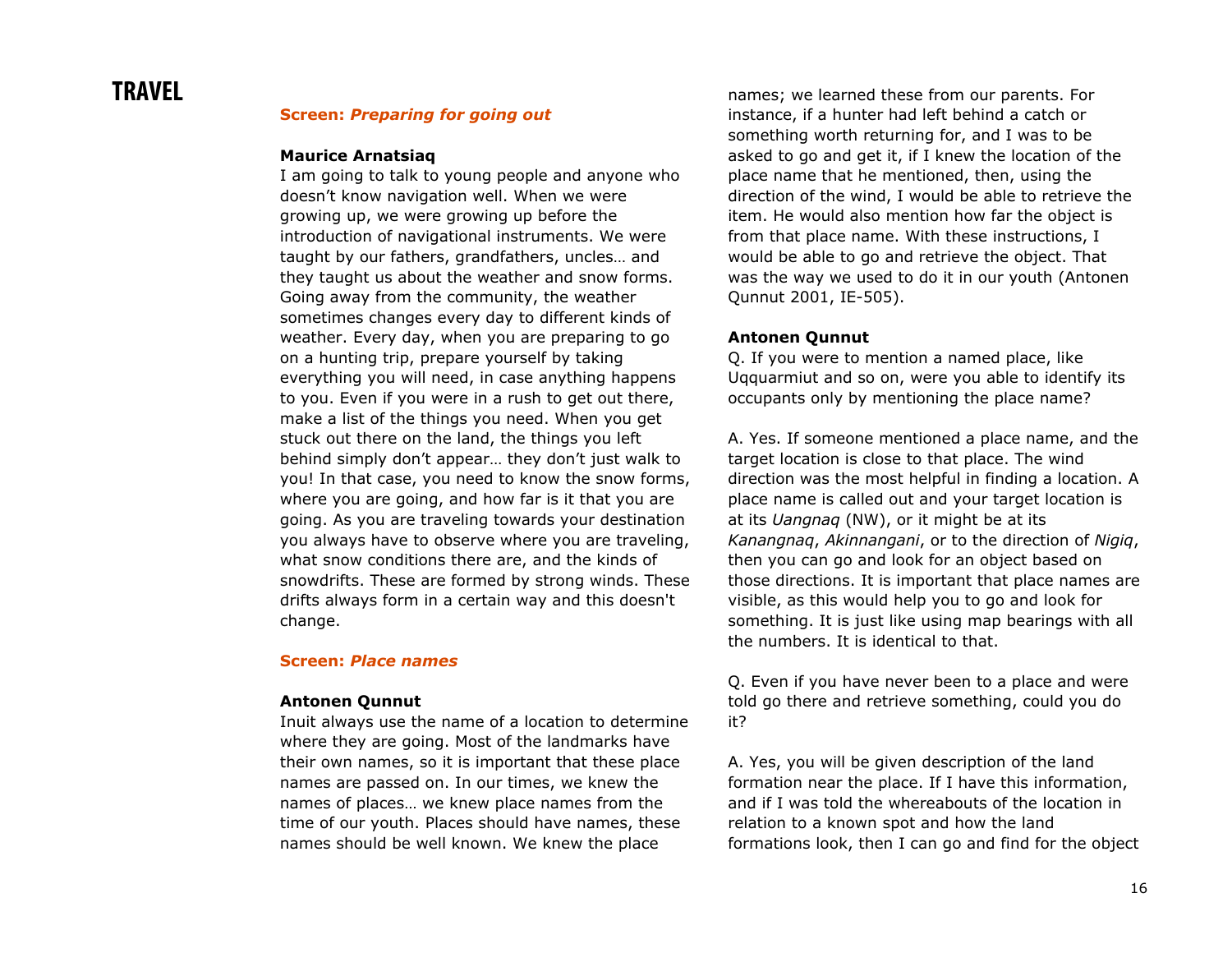or thing in question. (Antonen Qunnut IE-486, 2001).

#### **Screen:** *Learning landmarks*

#### **Hubert Amarualik**

Q. Before the maps were used, how did the people find their way around?

A. It was someone who knew about routes that would give the directions to someone who would be travelling [to a specific location] for the first time. The directions would include mention of lakes, the shape of land, landmarks, *inuksugait*, and everything that could describe the way. Nothing was written. The instructions were given orally.

Q. I guess the person who gave instructions to someone who did not know the way had to visualize the entire route.

A. Some people gave very detailed information so that you could almost picture the place where you are going. Even if you had not taken the route before you would recognize the places from the instructions you were given. When I was growing up and learning to go places that was the only way I learned. Nothing was ever written, nor were maps not used (Hubert Amarualik IE-314, 1994).

#### **Screen:** *Using trails*

#### **Louis Ilupaalik**

A. Sometimes I hear, especially from younger people that they tend to make mistakes… at least I notice when they mention this. Whenever they see a track, even a single track, a track of something… it might even be a snowmobile... they would refer to it as

*igliniq*. These are not what we would term a trail; they are only tracks, one track. The only time they become trails are when the same track is used over and over again, in both directions… this is what we term an *igliniq*.

Q. For instance, if Ikiq freezes over, how are we going to get a trail that leads across the strait?

A. There would be someone that crosses the strait first… I do not know whom, but somebody crosses the strait. Now we are living so conveniently, so, someone crosses the strait-- when he returns he will make it known how one can cross; he will make it known that his tracks can be followed should someone else plan to cross. This is the case of someone that has crossed first. If he found that the route that he took was good he would make it known when he returns that the trail he made was good, then others, after hearing him, will take the same route. They will start following his tracks; sometimes there are two skidoos as this is required. It would not be long before this route becomes a trail. Sometimes, you will see tracks all over the place, though they are heading in the same direction. Tracks all over cannot be referred to as *igliniq*. Only a trail that is constantly used can be referred to as *igliniq* (Louis Ilupaalik IE-482, 2001).

#### **Louis Alianakuluk**

Q. Is there another term for *igliniq*?

A. I [don't] believe so. At least I have not heard about it. Ever since I started to remember the things that happened around me it has always been referred to as *igliniq*. I always heard the word "*igliniq*". As soon as you hear this term you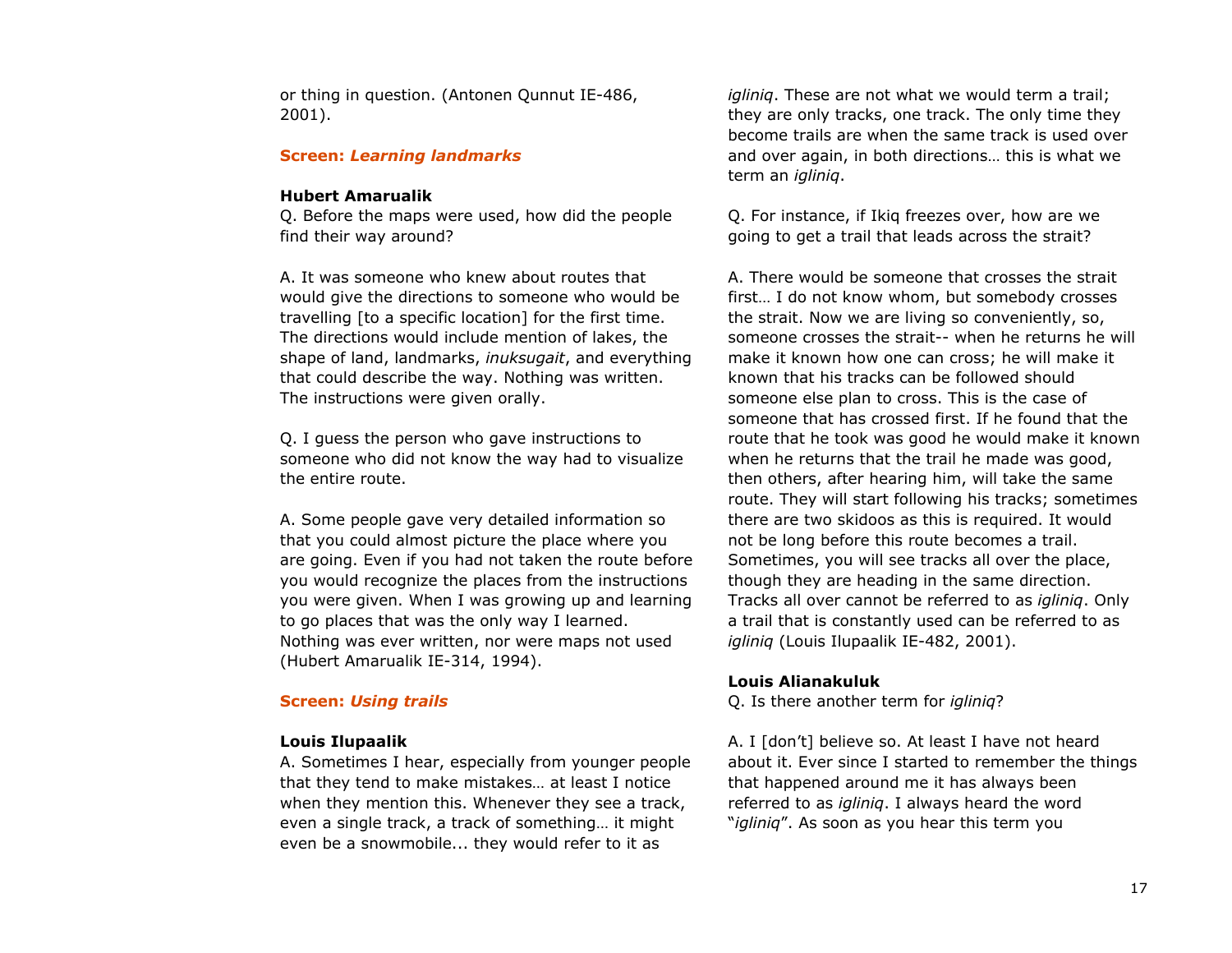immediately know what it means: that it is a trail that is used. Indeed a well-trodden trail.

Q. They are not *iniit* (tracks)?

A. They are not *iniit*, which are usually tracks left by one [snowmobile]. Then there are times when one can refer to a trail as *iglinikuluk* (a small *igliniq*). This is usually in reference to few tracks. If I were to say *inisiarpunga* ("I found a track"), it means I came across a lone track (Louis Alianakuluk IE-481, 2001).

#### **Screen:** *Remembering trails*

#### **Herve Paniaq**

[...] starting from Tuulliktalik, which has long been known as a camping site, pretty much guaranteeing that there is enough blown snow there with which to build an igloo. From there you'll note that if you look at your surroundings there's a route to Aggu. From here, if you are facing towards Arctic Bay, you can see a lower elevation to your right. There is also a lower elevation to your left and this is the route to Aggu. That's through Saputit Lake which is just over the hill. Continuing on, a bit to the right from here you would see Kiglavaarjuk. It is quite noticeable in that it is shaped like this [indicating]. It's a hill of some sort, and it looks like a snowplough went through it. And again towards the sea, going towards Arctic Bay, you'll note that the land is flat all the way… it looks flat. Again, you use the *Uangnaq* snowdrifts [*uqalurait*] to navigate towards the sea ice in that you are crossing them at somewhat of an angle; not crossing them at right angles, nor driving parallel to them, but at an angle closer to hitting them right on, in this way using the *uqalurait* to navigate. Once you get closer to sea ice, you'll notice that the land is slightly sloping downwards […] so

you're slowly going down towards the sea ice. Once down at the shoreline, there will only be one [tidal] crack before you reach the ice proper… the smooth ice, indicating that there is not much of a tide here.

There is one crack along the shoreline. And that's indication that you have reached the sea. The difference between high and low tide here is very little. When you reach the sea, you'll notice that there is land ahead of you. This land is called Quurnguq.

Once you have reached Quurnguq you'll see [from the snowdrifts] that *Kanangnaq*, the [Northeast wind] now prevails. Snowdrifts [*uqalurait*] formed by the *Uangnaq* are absent and you find that the snow here is somewhat smoother. You should now keep close to the land, which will be on your right hand. The further you go from land the rougher the snow conditions will be; so therefore, try to stay close to the land in order to be on smooth snow. You will then reach a very obvious point of land that veers to the right. From this point you cross over some land to Imiq.

There are three places that you can cross over, though there and again, the points don't really have names. Before you get to the point, or when you get past the point, the route you have to take is across Sirmiq's Bay (Sirmiup Kangiq&ua). Sirmiq is the glacier on the [nearby] land from which the bay takes its name. Once at Imiq, the land you have crossed is now to your left. You continue on and get to the island called Simik. Simik means, "plug", and is the name given the island because it "plugs" the bay. From Simik you cross to the right, again to the other side and then follow the shoreline, because of the dangers of going through the middle of that